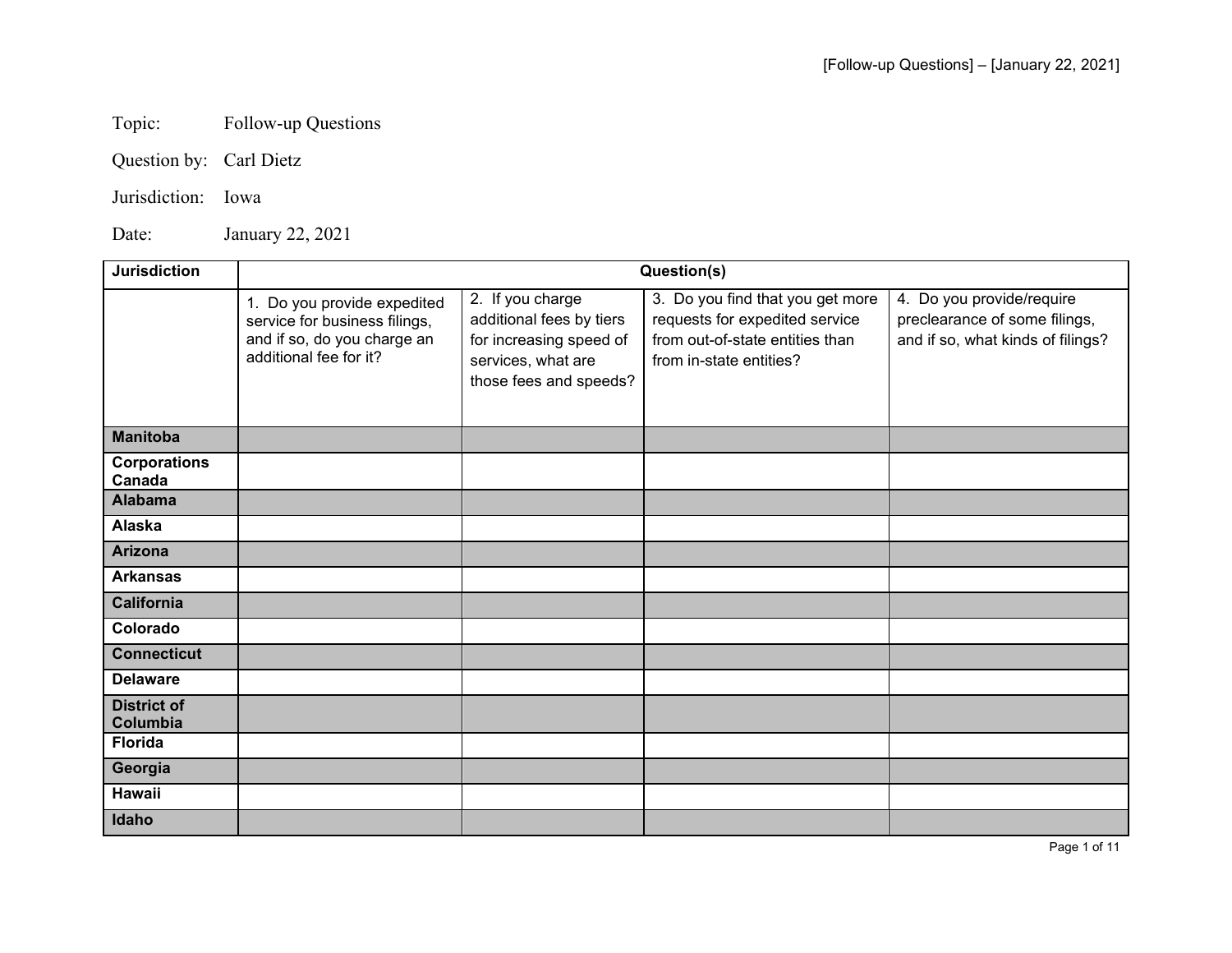| <b>Jurisdiction</b> | Question(s)                                                                                                                          |                                                                                                                         |                                                                                                                                  |                                                                                                                                    |  |
|---------------------|--------------------------------------------------------------------------------------------------------------------------------------|-------------------------------------------------------------------------------------------------------------------------|----------------------------------------------------------------------------------------------------------------------------------|------------------------------------------------------------------------------------------------------------------------------------|--|
|                     | 1. Do you provide expedited<br>service for business filings,<br>and if so, do you charge an<br>additional fee for it?                | 2. If you charge<br>additional fees by tiers<br>for increasing speed of<br>services, what are<br>those fees and speeds? | 3. Do you find that you get more<br>requests for expedited service<br>from out-of-state entities than<br>from in-state entities? | 4. Do you provide/require<br>preclearance of some filings,<br>and if so, what kinds of filings?                                    |  |
| <b>Illinois</b>     |                                                                                                                                      |                                                                                                                         |                                                                                                                                  |                                                                                                                                    |  |
| Indiana             | Indiana does not currently<br>charge for expedited service.<br>However, we did develop the<br>ability to do so in our new<br>system. |                                                                                                                         |                                                                                                                                  | We do not require a pre-<br>clearance for any filings, when<br>we receive pre-clearance filings<br>they are typically for mergers. |  |
| <b>lowa</b>         |                                                                                                                                      |                                                                                                                         |                                                                                                                                  |                                                                                                                                    |  |
| <b>Kansas</b>       |                                                                                                                                      |                                                                                                                         |                                                                                                                                  |                                                                                                                                    |  |
| Kentucky            |                                                                                                                                      |                                                                                                                         |                                                                                                                                  |                                                                                                                                    |  |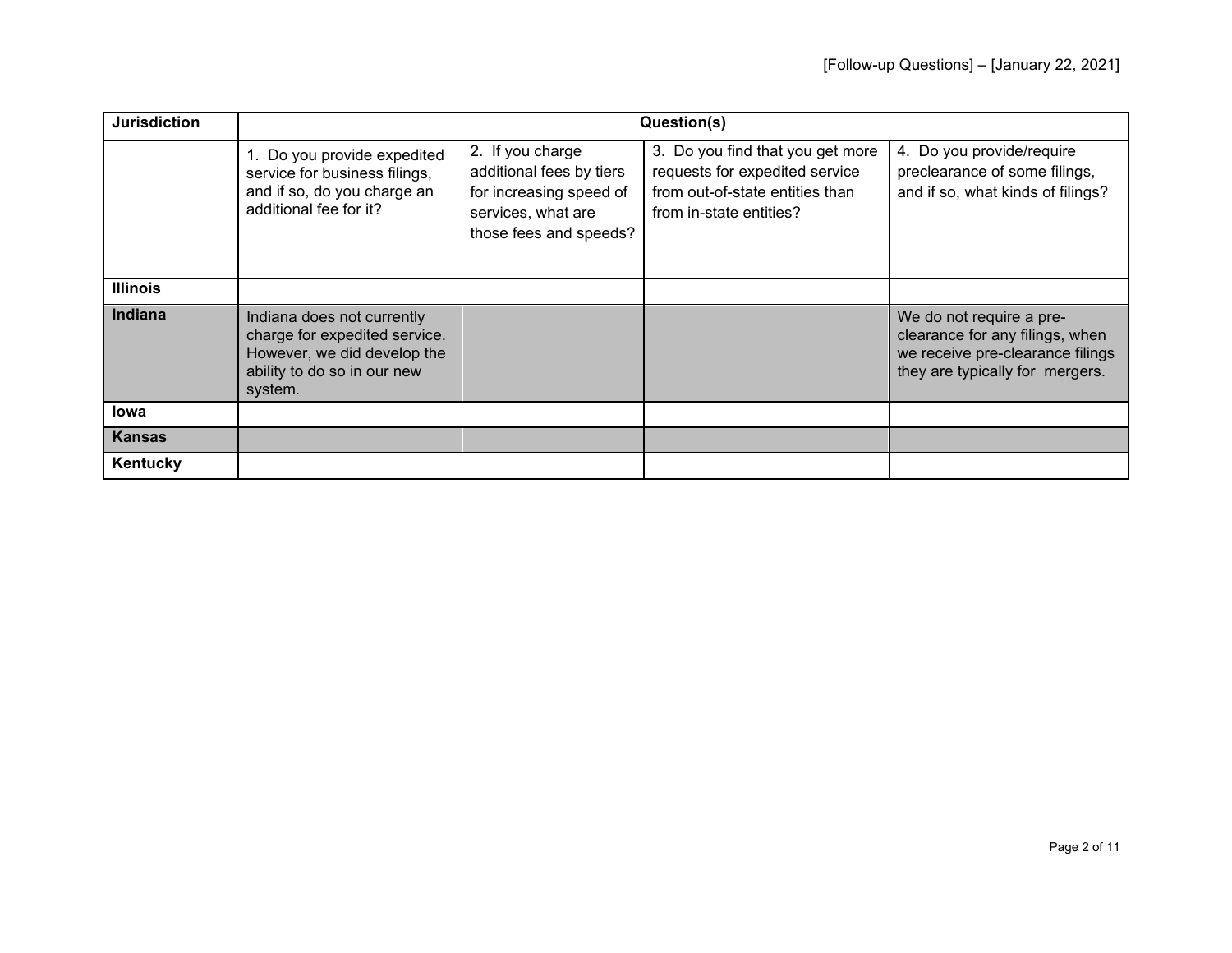| <b>Jurisdiction</b> | Question(s)                                                                                                           |                                                                                                                                                                                                                                                          |                                                                                                                                  |                                                                                                                                                                                                                                                                                                                                                                                                                                                                                                                                                                                                                                                                                                                                                                                                                                                                                       |  |
|---------------------|-----------------------------------------------------------------------------------------------------------------------|----------------------------------------------------------------------------------------------------------------------------------------------------------------------------------------------------------------------------------------------------------|----------------------------------------------------------------------------------------------------------------------------------|---------------------------------------------------------------------------------------------------------------------------------------------------------------------------------------------------------------------------------------------------------------------------------------------------------------------------------------------------------------------------------------------------------------------------------------------------------------------------------------------------------------------------------------------------------------------------------------------------------------------------------------------------------------------------------------------------------------------------------------------------------------------------------------------------------------------------------------------------------------------------------------|--|
|                     | 1. Do you provide expedited<br>service for business filings,<br>and if so, do you charge an<br>additional fee for it? | 2. If you charge<br>additional fees by tiers<br>for increasing speed of<br>services, what are<br>those fees and speeds?                                                                                                                                  | 3. Do you find that you get more<br>requests for expedited service<br>from out-of-state entities than<br>from in-state entities? | 4. Do you provide/require<br>preclearance of some filings,<br>and if so, what kinds of filings?                                                                                                                                                                                                                                                                                                                                                                                                                                                                                                                                                                                                                                                                                                                                                                                       |  |
| Louisiana           | Yes, we do provide expedited<br>service and there is an<br>additional fee for that service.                           | For paper/in-house<br>filings it is \$30.00 for<br>24-hour service and<br>\$50.00 for Priority or<br>"same-day" service.<br>Online Filings can also<br>select expedited<br>service, but they only<br>have the option of the<br>\$50.00 Priority Service. | Not that I am aware of. We get<br>expedited requests across the<br>board.                                                        | We do *provide* (not require)<br>Pre-Clear services for any type<br>of filing. It is a \$10.00 charge to<br>have a document/filing pre-<br>cleared. The customer can<br>request expedited service for<br>pre-clears too, and we will add<br>that charge on. This is mainly<br>used for paper/in-house<br>submissions. (**We do have<br>Mandatory parishes that are<br>required to file online, but if they<br>want to submit a "dummied"<br>document or one of our forms<br>with the information filled in (to<br>see if the information they will<br>be providing online or any<br>evidence/certificates they are<br>going to attach will be<br>adequate), we will pre-clear<br>that, but they will still have to file<br>online with the template that is<br>provided. We are merely "pre-<br>clearing" the information, this<br>does not forego the requirement<br>to file online. |  |
| <b>Maine</b>        |                                                                                                                       |                                                                                                                                                                                                                                                          |                                                                                                                                  |                                                                                                                                                                                                                                                                                                                                                                                                                                                                                                                                                                                                                                                                                                                                                                                                                                                                                       |  |
| <b>Maryland</b>     |                                                                                                                       |                                                                                                                                                                                                                                                          |                                                                                                                                  |                                                                                                                                                                                                                                                                                                                                                                                                                                                                                                                                                                                                                                                                                                                                                                                                                                                                                       |  |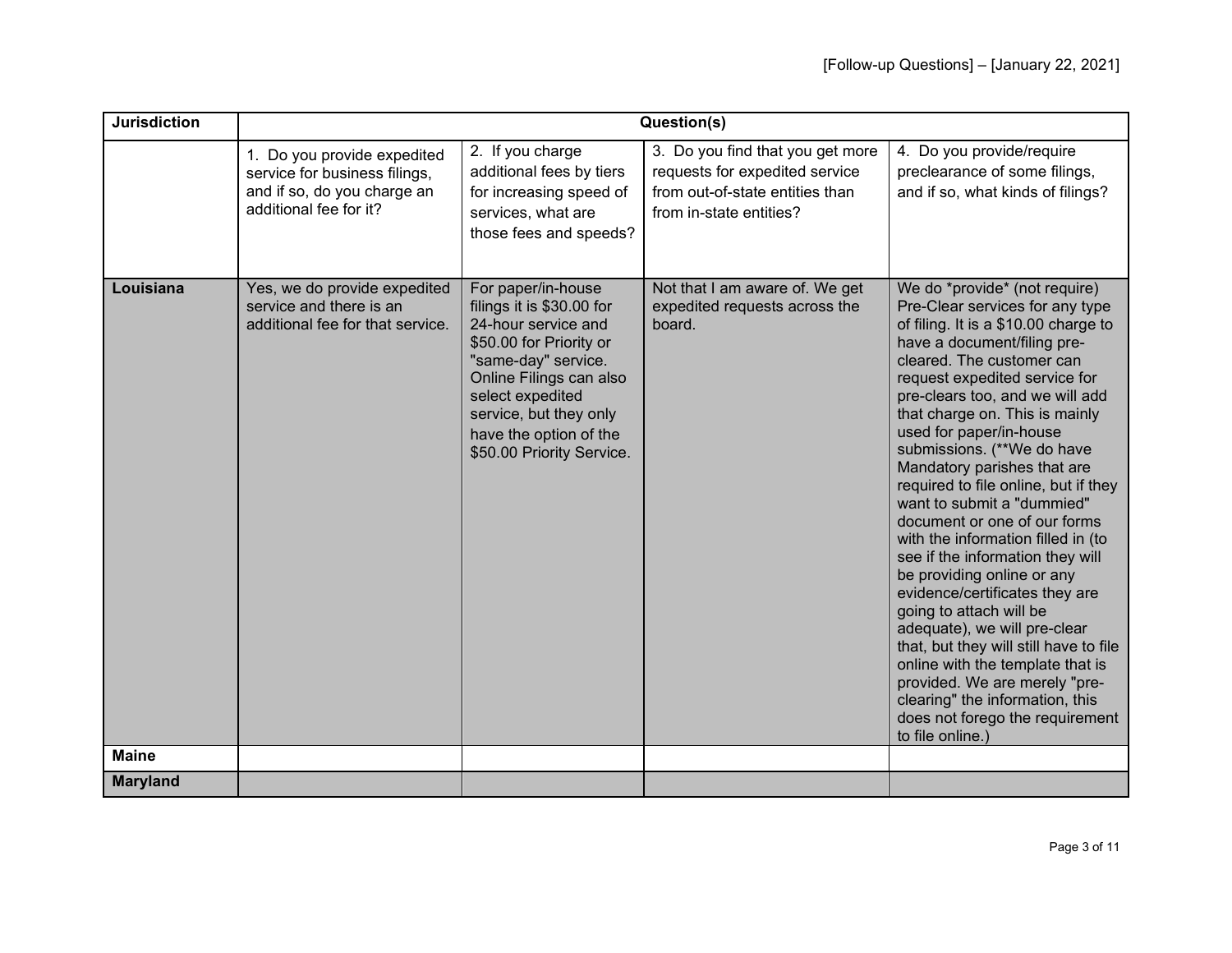| <b>Jurisdiction</b>  | Question(s)                                                                                                                                       |                                                                                                                                                |                                                                                                                                         |                                                                                                                                                                                                                                                                                                                                                                |
|----------------------|---------------------------------------------------------------------------------------------------------------------------------------------------|------------------------------------------------------------------------------------------------------------------------------------------------|-----------------------------------------------------------------------------------------------------------------------------------------|----------------------------------------------------------------------------------------------------------------------------------------------------------------------------------------------------------------------------------------------------------------------------------------------------------------------------------------------------------------|
|                      | 1. Do you provide expedited<br>service for business filings,<br>and if so, do you charge an<br>additional fee for it?                             | 2. If you charge<br>additional fees by tiers<br>for increasing speed of<br>services, what are<br>those fees and speeds?                        | 3. Do you find that you get more<br>requests for expedited service<br>from out-of-state entities than<br>from in-state entities?        | 4. Do you provide/require<br>preclearance of some filings,<br>and if so, what kinds of filings?                                                                                                                                                                                                                                                                |
| <b>Massachusetts</b> | Our online filing is our<br>"expedited" service. There is<br>a small fee as it relates to<br>using the online filing system<br>but it is nominal. | Please see our fees<br>page; the expedited<br>fees are listed at the<br>bottom of the page.<br>https://www.sec.state.m<br>a.us/cor/corfees.htm | About 90% of filings presented<br>to our office are received in the<br>electronic system. Therefore,<br>those are treated as expedited. | While we do not require<br>preclearance for any filings, we<br>do encourage it for particular<br>complicated filings. The ones<br>we encourage it for are related<br>to those being moved pursuant<br>to a petition or historical entities<br>seeking to establish their<br>corporate existence (seen<br>mostly within churches and<br>cemetery corporations). |
| <b>Michigan</b>      |                                                                                                                                                   |                                                                                                                                                |                                                                                                                                         |                                                                                                                                                                                                                                                                                                                                                                |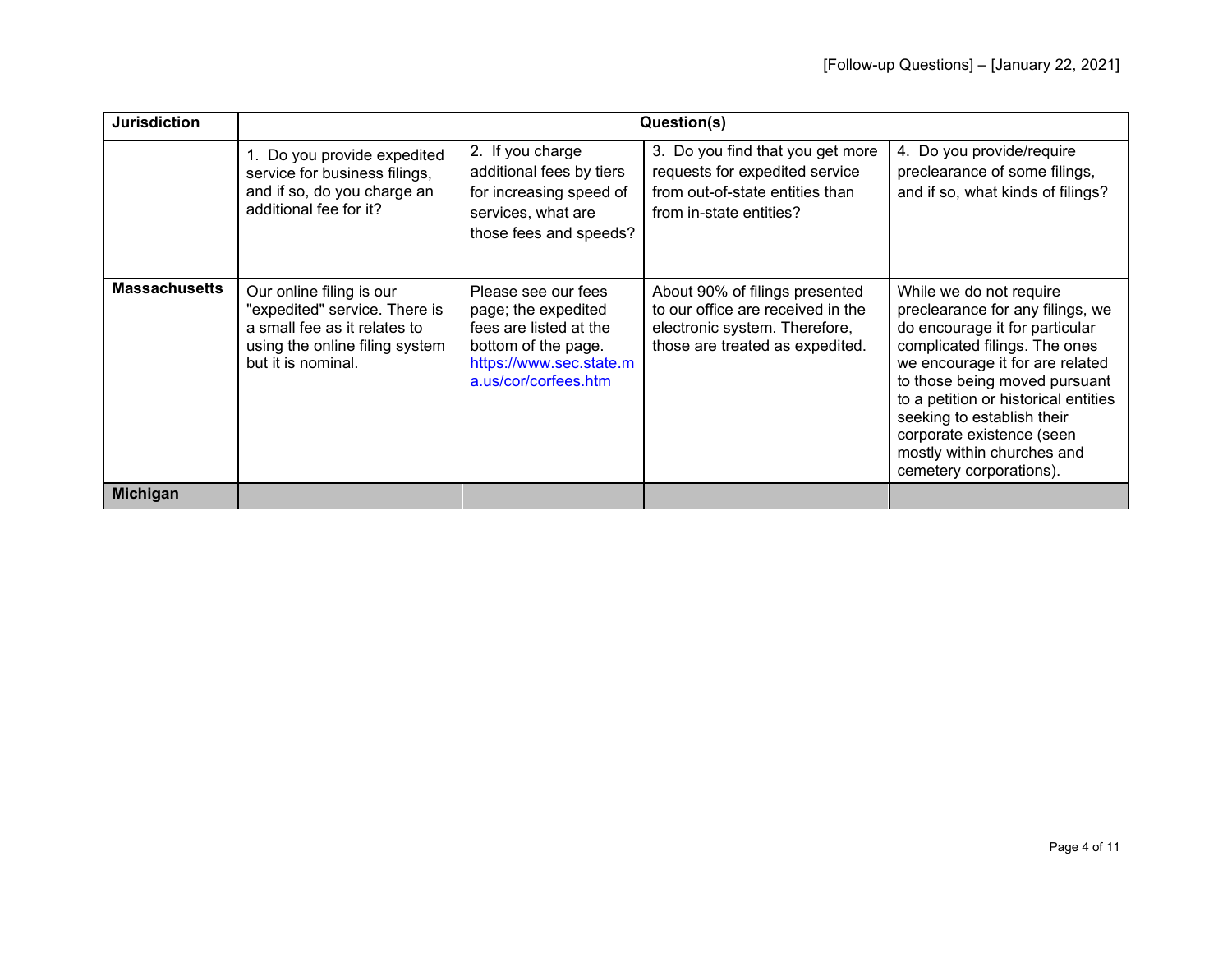| <b>Jurisdiction</b> | Question(s)                                                                                                                                                                                                                                                                                                                              |                                                                                                                                                                                                                                                                                       |                                                                                                                                                                                                                                                                                                                                                                                                                                                                                                                                                                            |                                                                                                                                                                                                                                                                                                                                              |  |
|---------------------|------------------------------------------------------------------------------------------------------------------------------------------------------------------------------------------------------------------------------------------------------------------------------------------------------------------------------------------|---------------------------------------------------------------------------------------------------------------------------------------------------------------------------------------------------------------------------------------------------------------------------------------|----------------------------------------------------------------------------------------------------------------------------------------------------------------------------------------------------------------------------------------------------------------------------------------------------------------------------------------------------------------------------------------------------------------------------------------------------------------------------------------------------------------------------------------------------------------------------|----------------------------------------------------------------------------------------------------------------------------------------------------------------------------------------------------------------------------------------------------------------------------------------------------------------------------------------------|--|
|                     | 1. Do you provide expedited<br>service for business filings,<br>and if so, do you charge an<br>additional fee for it?                                                                                                                                                                                                                    | 2. If you charge<br>additional fees by tiers<br>for increasing speed of<br>services, what are<br>those fees and speeds?                                                                                                                                                               | 3. Do you find that you get more<br>requests for expedited service<br>from out-of-state entities than<br>from in-state entities?                                                                                                                                                                                                                                                                                                                                                                                                                                           | 4. Do you provide/require<br>preclearance of some filings,<br>and if so, what kinds of filings?                                                                                                                                                                                                                                              |  |
| <b>Minnesota</b>    | The Minnesota Secretary of<br>State Office provides<br>expedited services online and<br>in person. Customers can file<br>many of the business forms<br>directly on our website. We<br>also provide in person service<br>at our public counter.<br>However, the public counter<br>has been closed since March<br>of 2020 due to COVID-19. | We charge an extra<br>\$20.00 fee per filing to<br>have the filing<br>completed at an<br>expedited rate. In<br>example, an<br>Amendment for a<br>Limited Liability<br>Company (Domestic)<br>submitted through the<br>mail is \$35.00 and<br>submitted online/in<br>person is \$55.00. | Most all new business filings are<br>processed immediately. They<br>are not reviewed by staff and<br>only reviewed by the filer. The<br>more complex filings, such as,<br>Amendments, Dissolutions,<br>Terminations, etc. that can be<br>filed on our website are reviewed<br>by staff but processed in three to<br>five business days - sometimes<br>even sooner depending on the<br>quantity of orders received.<br>There are some complex filings<br>that we do not allow to be filed<br>online. Those are filings like<br>Conversions, Mergers, and<br>Domestications. | We also provide customers with<br>the option to preclear filings. It<br>is not a requirement, but we<br>often have customers preclear<br>Mergers, Dissolutions, etc. as<br>we get closer to year end. The<br>filing fee for a preclearance is<br>\$250.00. We will preclear any<br>business filing that can be<br>completed with our office. |  |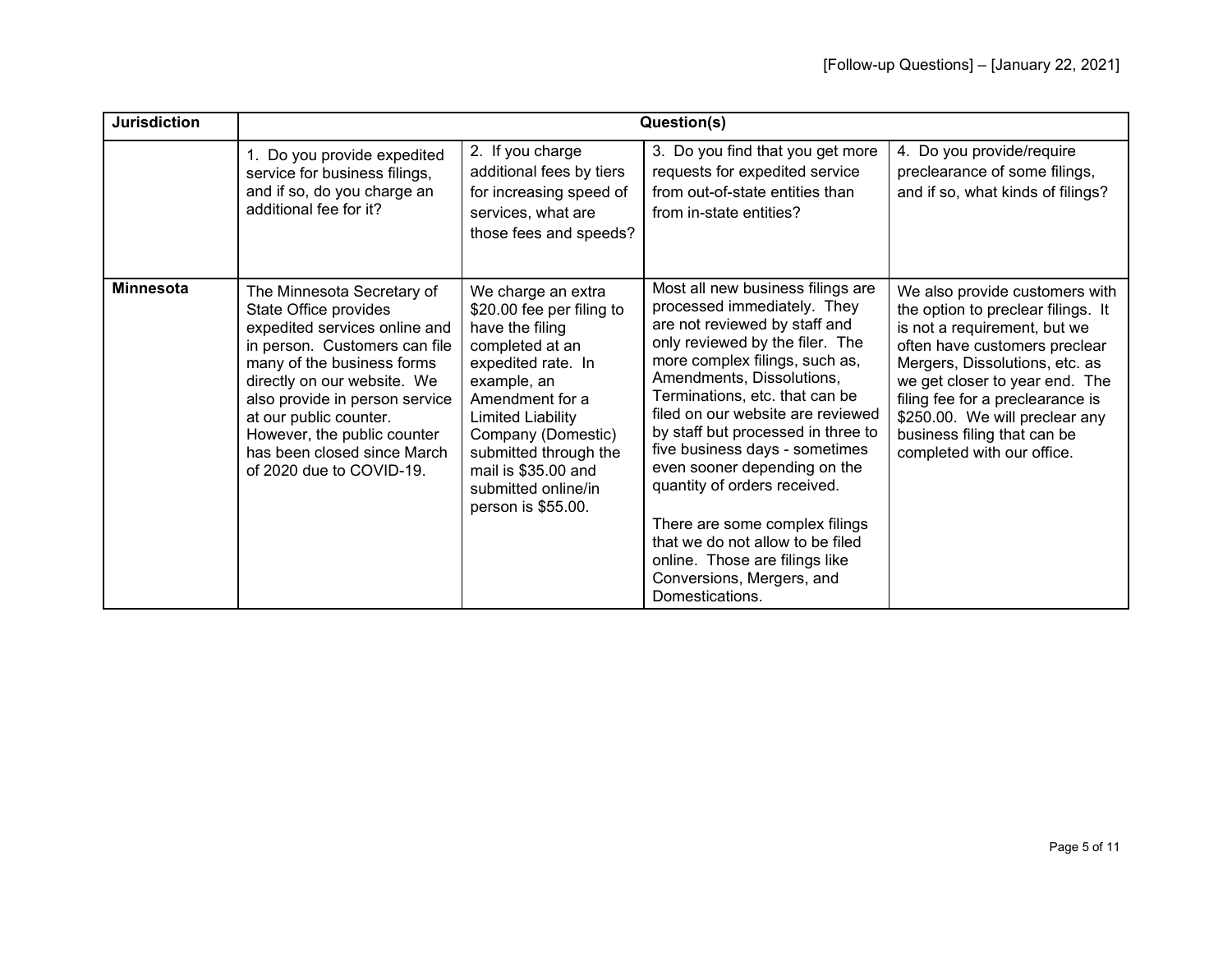| <b>Jurisdiction</b> |                                                                                                                                                                                                                                                                                                                                                                                                                                                     |                                                                                                                         | Question(s)                                                                                                                      |                                                                                                 |
|---------------------|-----------------------------------------------------------------------------------------------------------------------------------------------------------------------------------------------------------------------------------------------------------------------------------------------------------------------------------------------------------------------------------------------------------------------------------------------------|-------------------------------------------------------------------------------------------------------------------------|----------------------------------------------------------------------------------------------------------------------------------|-------------------------------------------------------------------------------------------------|
|                     | 1. Do you provide expedited<br>service for business filings,<br>and if so, do you charge an<br>additional fee for it?                                                                                                                                                                                                                                                                                                                               | 2. If you charge<br>additional fees by tiers<br>for increasing speed of<br>services, what are<br>those fees and speeds? | 3. Do you find that you get more<br>requests for expedited service<br>from out-of-state entities than<br>from in-state entities? | 4. Do you provide/require<br>preclearance of some filings,<br>and if so, what kinds of filings? |
| <b>Mississippi</b>  | MS has no expedited<br>services. All of MS business<br>filings are filed online. All<br>domestic filings are instantly<br>approved unless there is an<br>attachment submitted with the<br>filing. When that is the case,<br>then the filing staff must<br>review. Foreign (out of state)<br>registrations must be<br>reviewed by the filing staff as<br>well. Any filing that is<br>reviewed by the filing staff is<br>processed with 24 -48 hours. |                                                                                                                         |                                                                                                                                  |                                                                                                 |
| <b>Missouri</b>     |                                                                                                                                                                                                                                                                                                                                                                                                                                                     |                                                                                                                         |                                                                                                                                  |                                                                                                 |
| <b>Montana</b>      |                                                                                                                                                                                                                                                                                                                                                                                                                                                     |                                                                                                                         |                                                                                                                                  |                                                                                                 |
| <b>Nebraska</b>     |                                                                                                                                                                                                                                                                                                                                                                                                                                                     |                                                                                                                         |                                                                                                                                  |                                                                                                 |
| <b>Nevada</b>       | Yes, and yes.                                                                                                                                                                                                                                                                                                                                                                                                                                       | 24 Hour: \$125. 2 hour:<br>\$500. 1 hour: \$1,000.                                                                      | Unknown. Seems pretty equal.                                                                                                     | We offer this service for \$125<br>on all of our filings, but it is not<br>required.            |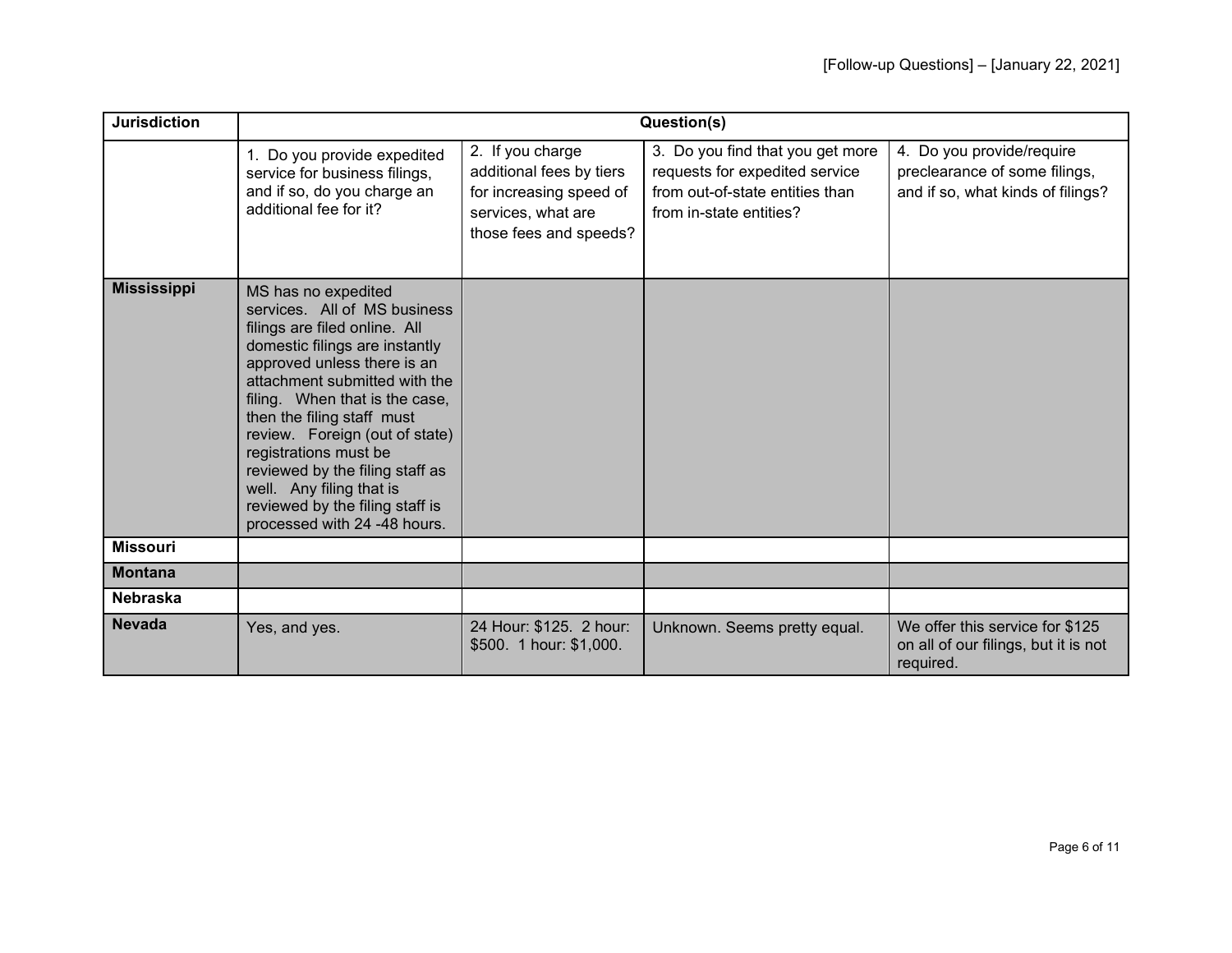| <b>Jurisdiction</b>   |                                                                                                                       |                                                                                                                                                   | Question(s)                                                                                                                                                                                                                                                                                                                   |                                                                                                 |
|-----------------------|-----------------------------------------------------------------------------------------------------------------------|---------------------------------------------------------------------------------------------------------------------------------------------------|-------------------------------------------------------------------------------------------------------------------------------------------------------------------------------------------------------------------------------------------------------------------------------------------------------------------------------|-------------------------------------------------------------------------------------------------|
|                       | 1. Do you provide expedited<br>service for business filings,<br>and if so, do you charge an<br>additional fee for it? | 2. If you charge<br>additional fees by tiers<br>for increasing speed of<br>services, what are<br>those fees and speeds?                           | 3. Do you find that you get more<br>requests for expedited service<br>from out-of-state entities than<br>from in-state entities?                                                                                                                                                                                              | 4. Do you provide/require<br>preclearance of some filings,<br>and if so, what kinds of filings? |
| <b>New Hampshire</b>  | Yes. For same day service, a<br>\$25 expedited service fee is<br>applied.                                             | For UCC filings, we<br>offer a \$50 same day<br>service, as well as \$25<br>24-hour service. For<br>business entities, we<br>only offer one tier. | These services are currently<br>used almost exclusively by in-<br>state law firms and local service<br>companies. Before COVID-19,<br>when our lobby was open for<br>walk-in filers, it was often used<br>by small business owners in<br>connection with obtaining a<br>professional or liquor license for<br>their business. | Yes, we do provide pre-<br>clearance of documents. No fee<br>is charged.                        |
| <b>New Jersey</b>     |                                                                                                                       |                                                                                                                                                   |                                                                                                                                                                                                                                                                                                                               |                                                                                                 |
| <b>New Mexico</b>     |                                                                                                                       |                                                                                                                                                   |                                                                                                                                                                                                                                                                                                                               |                                                                                                 |
| <b>New York</b>       |                                                                                                                       |                                                                                                                                                   |                                                                                                                                                                                                                                                                                                                               |                                                                                                 |
| <b>North Carolina</b> | Yes, and Yes                                                                                                          | Same Day if received<br>prior to noon \$200; and<br>24 hour service \$100,<br>both using business<br>days.                                        | don't believe we capture this<br>data. It would take some digging<br>to make this determination.                                                                                                                                                                                                                              | We provide preclearance on<br>any document for a \$200 fee.<br>No preclearance is required.     |
| <b>North Dakota</b>   |                                                                                                                       |                                                                                                                                                   |                                                                                                                                                                                                                                                                                                                               |                                                                                                 |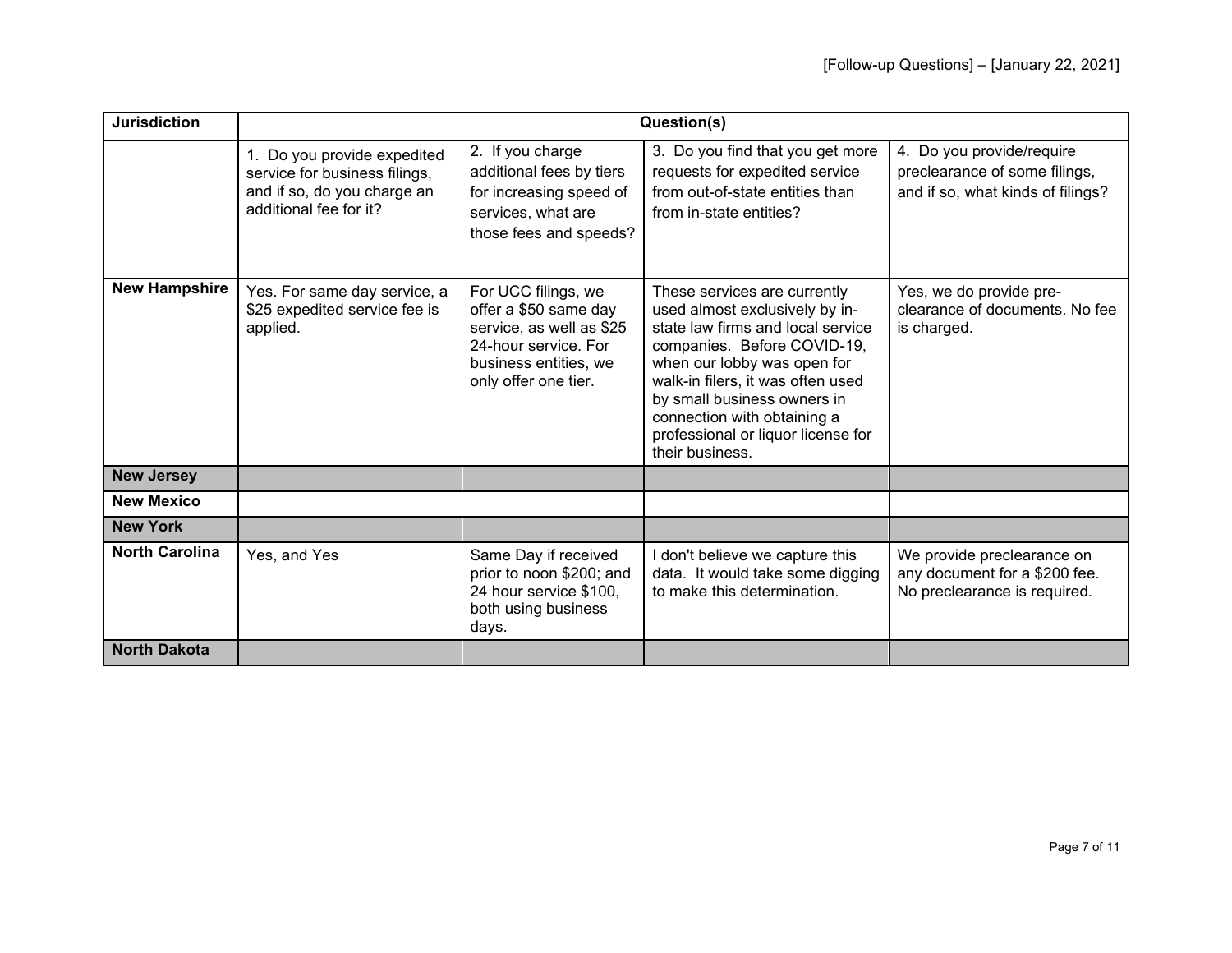| <b>Jurisdiction</b> |                                                                                                                       |                                                                                                                                                                                                                                                                                                                                                                                                                                                                                                               | Question(s)                                                                                                                      |                                                                                                                                                                                                                                                                   |
|---------------------|-----------------------------------------------------------------------------------------------------------------------|---------------------------------------------------------------------------------------------------------------------------------------------------------------------------------------------------------------------------------------------------------------------------------------------------------------------------------------------------------------------------------------------------------------------------------------------------------------------------------------------------------------|----------------------------------------------------------------------------------------------------------------------------------|-------------------------------------------------------------------------------------------------------------------------------------------------------------------------------------------------------------------------------------------------------------------|
|                     | 1. Do you provide expedited<br>service for business filings,<br>and if so, do you charge an<br>additional fee for it? | 2. If you charge<br>additional fees by tiers<br>for increasing speed of<br>services, what are<br>those fees and speeds?                                                                                                                                                                                                                                                                                                                                                                                       | 3. Do you find that you get more<br>requests for expedited service<br>from out-of-state entities than<br>from in-state entities? | 4. Do you provide/require<br>preclearance of some filings,<br>and if so, what kinds of filings?                                                                                                                                                                   |
| Ohio                | Yes and yes                                                                                                           | Expedite Level 1 -<br>within 48 Hours is an<br>extra \$100 Expedite<br>Level 2 - Within 24<br>Hours is an extra \$200<br>Expedite Level 3 -<br>Within 4 hours (same<br>day if submitted by 1<br>pm) is an extra \$300<br>Note: These levels<br>were created when we<br>only had paper filings<br>and regular service<br>could be 3-5 business<br>days. Now, our regular<br>service is often 1-2<br>days, so we work the<br>expedites faster - but<br>sticking to priority in<br>those levels listed<br>above. | No, mostly in-state.                                                                                                             | We offer this service for any<br>filing - the fee is \$50. We see<br>people use this most for<br>mergers and conversions, but<br>we can do it for any filing. A<br>preclearance cannot be<br>expedited, but we process<br>those within 24 hours as a<br>practice. |
| <b>Oklahoma</b>     |                                                                                                                       |                                                                                                                                                                                                                                                                                                                                                                                                                                                                                                               |                                                                                                                                  |                                                                                                                                                                                                                                                                   |
| Oregon              |                                                                                                                       |                                                                                                                                                                                                                                                                                                                                                                                                                                                                                                               |                                                                                                                                  |                                                                                                                                                                                                                                                                   |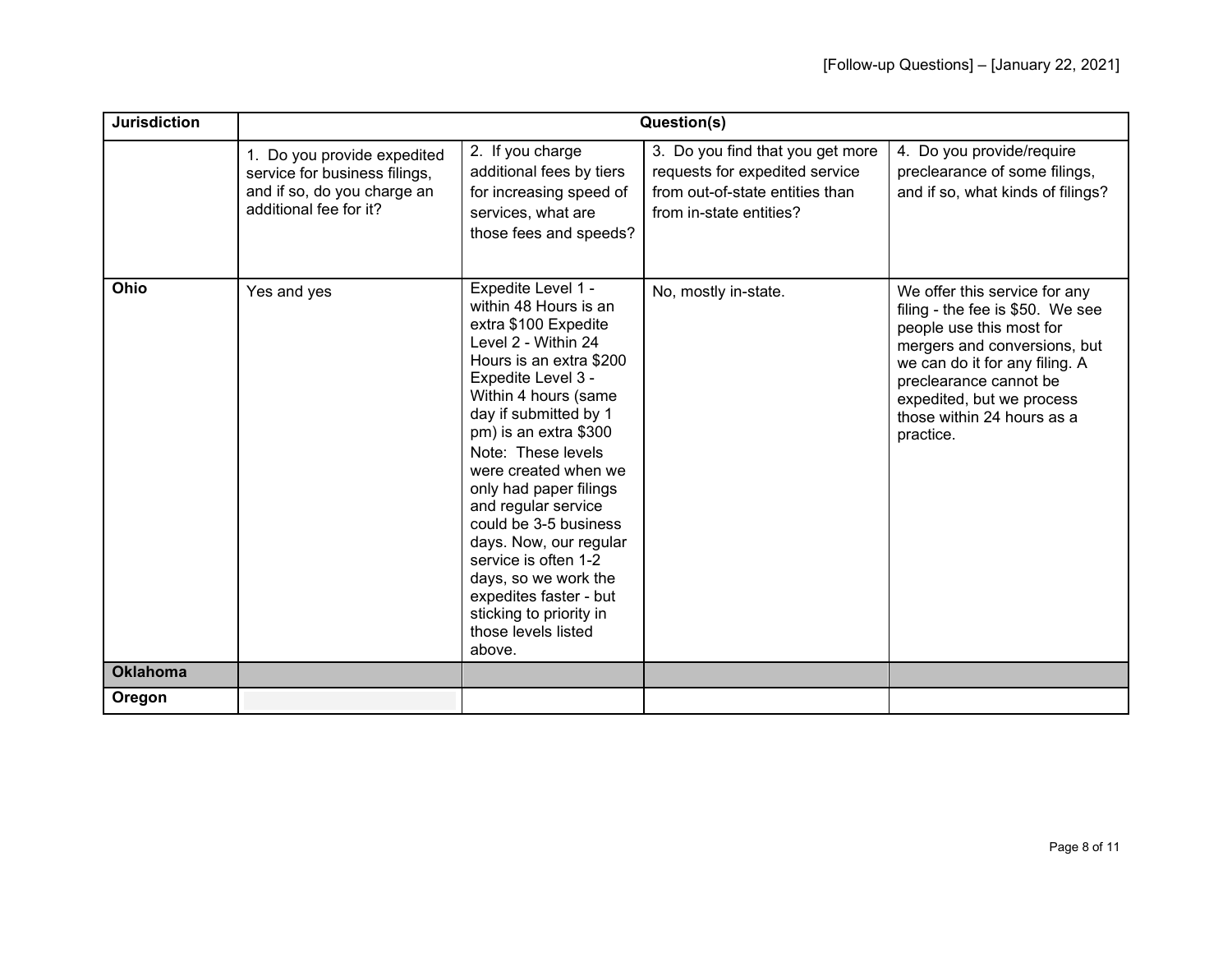| <b>Jurisdiction</b>   |                                                                                                                       |                                                                                                                                                                                                                                                                    | Question(s)                                                                                                                      |                                                                                                                                                                                                                 |
|-----------------------|-----------------------------------------------------------------------------------------------------------------------|--------------------------------------------------------------------------------------------------------------------------------------------------------------------------------------------------------------------------------------------------------------------|----------------------------------------------------------------------------------------------------------------------------------|-----------------------------------------------------------------------------------------------------------------------------------------------------------------------------------------------------------------|
|                       | 1. Do you provide expedited<br>service for business filings,<br>and if so, do you charge an<br>additional fee for it? | 2. If you charge<br>additional fees by tiers<br>for increasing speed of<br>services, what are<br>those fees and speeds?                                                                                                                                            | 3. Do you find that you get more<br>requests for expedited service<br>from out-of-state entities than<br>from in-state entities? | 4. Do you provide/require<br>preclearance of some filings,<br>and if so, what kinds of filings?                                                                                                                 |
| Pennsylvania          | Yes and yes.                                                                                                          | PA charges \$100 for<br>same day service, \$300<br>for three-hour services<br>and \$1,000 for one-<br>hour processing. See<br>https://www.dos.pa.gov/<br><b>BusinessCharities/Busi</b><br>ness/Resources/Pages/<br><b>Expedited-Photocopy-</b><br>Procedures-.aspx | The sense is that there are more<br>domestic than foreign but I<br>cannot give you an exact<br>breakdown.                        | Yes. Any filing may be<br>precleared. Used for complex<br>mergers or multi-step filings.<br>See<br>https://www.dos.pa.gov/Busines<br>sCharities/Business/Resources/<br>Pages/Preclearance-of-<br>Documents.aspx |
| <b>Rhode Island</b>   | In RI we do not have<br>expedited filing fees or<br>required pre-clearance.                                           |                                                                                                                                                                                                                                                                    |                                                                                                                                  | Like Indiana, we typically are<br>asked to provide preclearance<br>for complicated filings such as<br>mergers.                                                                                                  |
| <b>South Carolina</b> |                                                                                                                       |                                                                                                                                                                                                                                                                    |                                                                                                                                  |                                                                                                                                                                                                                 |
| <b>South Dakota</b>   |                                                                                                                       |                                                                                                                                                                                                                                                                    |                                                                                                                                  |                                                                                                                                                                                                                 |
| <b>Tennessee</b>      |                                                                                                                       |                                                                                                                                                                                                                                                                    |                                                                                                                                  |                                                                                                                                                                                                                 |
| <b>Texas</b>          |                                                                                                                       |                                                                                                                                                                                                                                                                    |                                                                                                                                  |                                                                                                                                                                                                                 |
| <b>Utah</b>           |                                                                                                                       |                                                                                                                                                                                                                                                                    |                                                                                                                                  |                                                                                                                                                                                                                 |
| <b>Vermont</b>        |                                                                                                                       |                                                                                                                                                                                                                                                                    |                                                                                                                                  |                                                                                                                                                                                                                 |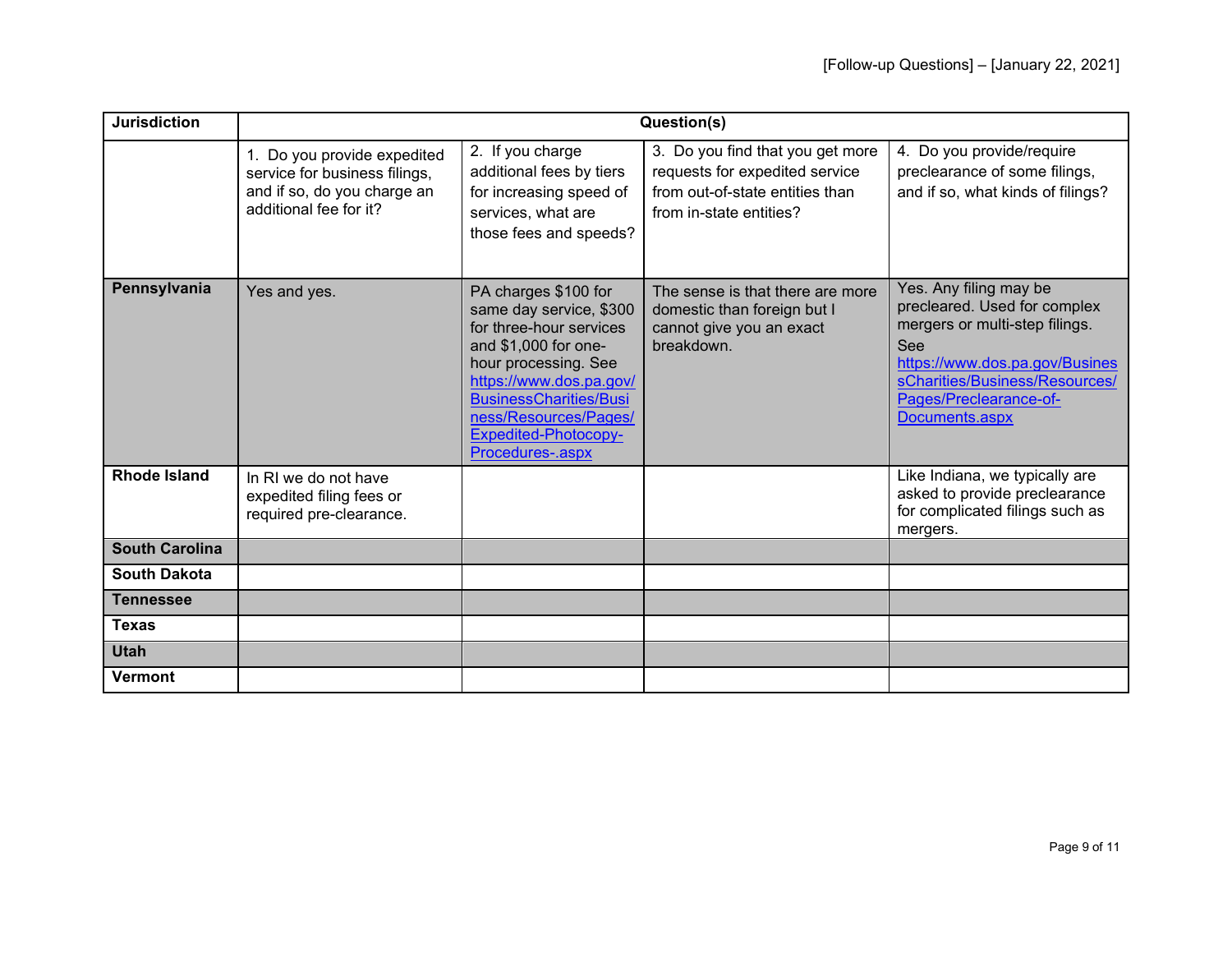| <b>Jurisdiction</b>  |                                                                                                                       |                                                                                                                                                                    | Question(s)                                                                                                                      |                                                                                                                                              |
|----------------------|-----------------------------------------------------------------------------------------------------------------------|--------------------------------------------------------------------------------------------------------------------------------------------------------------------|----------------------------------------------------------------------------------------------------------------------------------|----------------------------------------------------------------------------------------------------------------------------------------------|
|                      | 1. Do you provide expedited<br>service for business filings,<br>and if so, do you charge an<br>additional fee for it? | 2. If you charge<br>additional fees by tiers<br>for increasing speed of<br>services, what are<br>those fees and speeds?                                            | 3. Do you find that you get more<br>requests for expedited service<br>from out-of-state entities than<br>from in-state entities? | 4. Do you provide/require<br>preclearance of some filings,<br>and if so, what kinds of filings?                                              |
| Virginia             | Yes, and yes.                                                                                                         | Same Day: \$200. Next<br>Day: \$100. For some<br>documents, 2nd<br>Business Day: \$50.<br>See attachment, which<br>has a document<br>schedule on the last<br>page. | No, mostly in-state.                                                                                                             | We offer this service, but it is<br>not required.                                                                                            |
| Washington           |                                                                                                                       |                                                                                                                                                                    |                                                                                                                                  |                                                                                                                                              |
| <b>West Virginia</b> | Yes.                                                                                                                  | \$500 for 1 hour service,<br>\$250 for 2 hour service<br>and \$25 for 24 hour<br>service                                                                           | Requests are about equal<br>between in-state and out-of-state<br>customers                                                       | We do not require preclearance<br>of any filings, however if a<br>customer would like<br>preclearance we will do so, but<br>hardly ever ask. |
| <b>Wisconsin</b>     |                                                                                                                       |                                                                                                                                                                    |                                                                                                                                  |                                                                                                                                              |
| Wyoming              |                                                                                                                       |                                                                                                                                                                    |                                                                                                                                  |                                                                                                                                              |

## **Additional comments:**

## **Full text of email:**

Thank you all for telling us about your fees and funding a few weeks ago. We have a few follow-up questions:

- 1. Do you provide expedited service for business filings, and if so, do you charge an additional fee for it?
- 2. If you charge additional fees by tiers for increasing speed of services, what are those fees and speeds?
- 3. Do you find that you get more requests for expedited service from out-of-state entities than from in-state entities?
- 4. Do you provide/require preclearance of some filings, and if so, what kinds of filings?